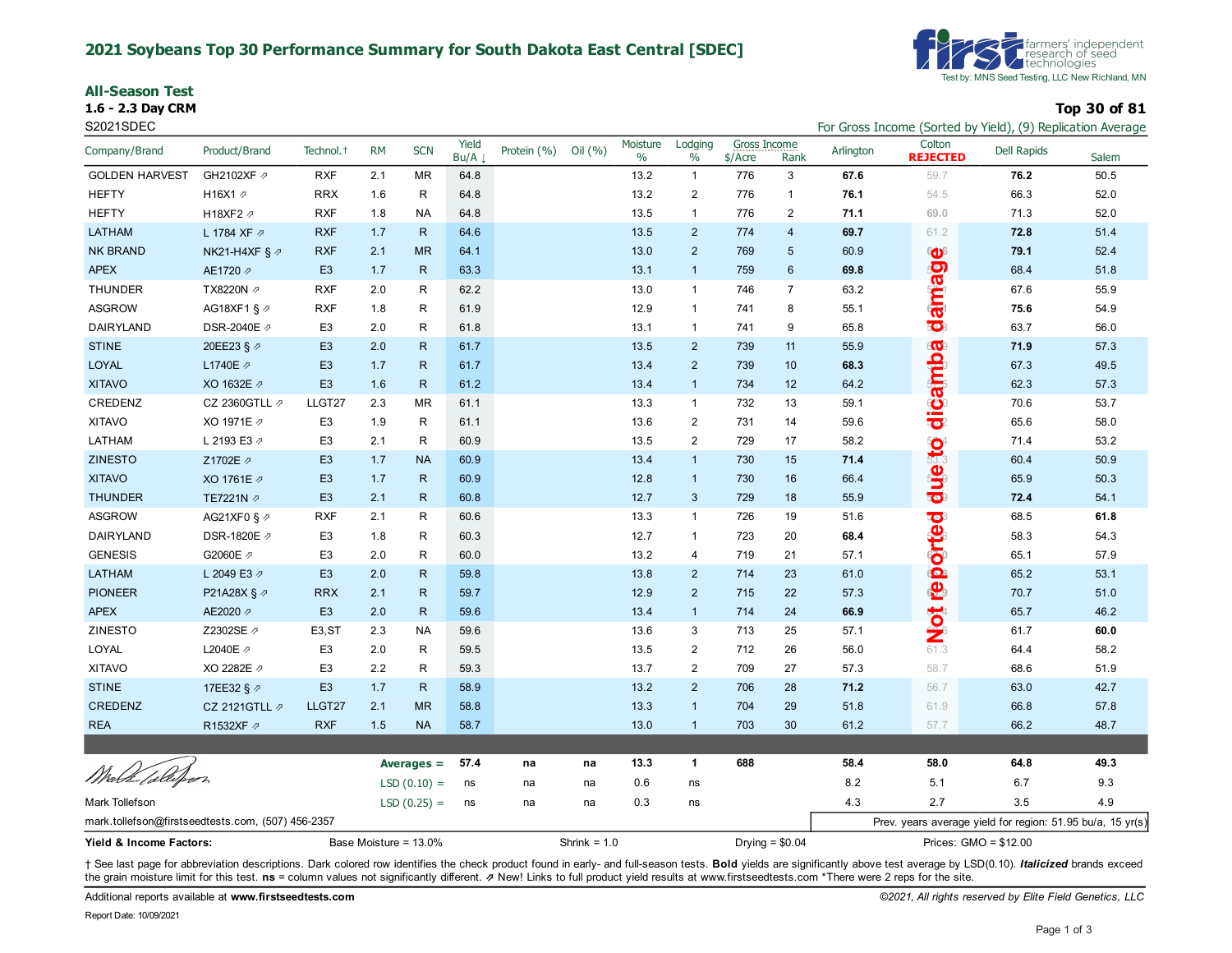# **2021 Soybeans - South Dakota East Central [ SDEC ]**



### **All-Season Test Products (81 Total)**

| <b>Company/Brand</b> | <b>Product/Brand</b> | <b>Technology</b> | <b>SCN</b>   | <b>RM</b> | <b>Seed Treat.</b> | <b>Company/Brand</b> | <b>Brand/Product</b>                                                                                                                                                                                | <b>Technology</b>  | <b>SCN</b>   | <b>RM</b> | <b>Seed Treat.</b> |
|----------------------|----------------------|-------------------|--------------|-----------|--------------------|----------------------|-----------------------------------------------------------------------------------------------------------------------------------------------------------------------------------------------------|--------------------|--------------|-----------|--------------------|
| Apex                 | AE1720               | E <sub>3</sub>    | R            | 1.7       | CMBV, SA           | Latham               | L 2049 E3                                                                                                                                                                                           | E <sub>3</sub>     | R            | 2.0       | SS+, SA            |
| Apex                 | AE1920               | E <sub>3</sub>    | $\mathsf{R}$ | 1.9       | CMBV, SA           | Latham               | L 2184 R2X                                                                                                                                                                                          | <b>RRX</b>         | $\mathsf{R}$ | 2.1       | SS+, SA            |
| Apex                 | AE1930               | E <sub>3</sub>    | R            | 1.9       | CMBV, SA           | Latham               | L 2193 E3                                                                                                                                                                                           | E <sub>3</sub>     | R            | 2.1       | SS+, SA            |
| Apex                 | AE2020               | E <sub>3</sub>    | ${\sf R}$    | 2.0       | CMBV, SA           | Latham               | L 2283 XF                                                                                                                                                                                           | RXF                | $\mathsf R$  | 2.2       | $SS+$ , $SA$       |
| Apex                 | AE2220               | E <sub>3</sub>    | R            | 2.2       | CMBV, SA           | Latham               | L 2295 R2X                                                                                                                                                                                          | <b>RRX</b>         | R            | 2.2       | SS+, SA            |
| Asgrow               | AG18XF1 §            | <b>RXF</b>        | R            | 1.8       | Untreated          | Latham               | L 2379 E3                                                                                                                                                                                           | E <sub>3</sub>     | R            | 2.3       | SS+, SA            |
| Asgrow               | AG21XF0 §            | <b>RXF</b>        | $\mathsf R$  | 2.1       | ACi, IL            | Loyal                | L1740E                                                                                                                                                                                              | E <sub>3</sub>     | $\mathsf{R}$ | 1.7       | CMBV, SA           |
| Asgrow               | AG22XF2 §            | <b>RXF</b>        | R            | 2.2       | ACi, IL            | Loyal                | L1940E                                                                                                                                                                                              | E <sub>3</sub>     | $\mathsf{R}$ | 1.9       | CMBV, SA           |
| Credenz              | CZ 1660GTLL          | LLGT27            | <b>MR</b>    | 1.6       | PV, IL, OB         | Loyal                | L1950E                                                                                                                                                                                              | E <sub>3</sub>     | R            | 1.9       | CMBV, SA           |
| Credenz              | CZ 1859GTLL          | LLGT27            | R.           | 1.8       | PV, IL, OB         | Loyal                | L2040E                                                                                                                                                                                              | E3                 | $\mathsf{R}$ | 2.0       | CMBV, SA           |
| Credenz              | <b>CZ 2121GTLL</b>   | LLGT27            | <b>MR</b>    | 2.1       | PV, IL, OB         | Loyal                | L2240E                                                                                                                                                                                              | E <sub>3</sub>     | R            | 2.2       | CMBV, SA           |
| Credenz              | <b>CZ 2360GTLL</b>   | LLGT27            | <b>MR</b>    | 2.3       | PV, IL, OB         | <b>NK Brand</b>      | NK18-J7E3                                                                                                                                                                                           | E <sub>3</sub>     | <b>MR</b>    | 1.8       | CMBV, SA           |
| Dairyland            | <b>DSR-1820E</b>     | E <sub>3</sub>    | R            | 1.8       | Lum, IL            | <b>NK Brand</b>      | NK19-C8XF                                                                                                                                                                                           | <b>RXF</b>         | R            | 1.9       | CMBV, SA           |
| Dairyland            | <b>DSR-2030E</b>     | E <sub>3</sub>    | R            | 1.9       | Lum, IL            | <b>NK Brand</b>      | NK19-Y5E3 §                                                                                                                                                                                         | E <sub>3</sub>     | R.           | 1.9       | CMBV, SA           |
| Dairyland            | <b>DSR-2040E</b>     | E <sub>3</sub>    | R            | 2.0       | Lum, IL            | <b>NK Brand</b>      | NK21-H4XF §                                                                                                                                                                                         | <b>RXF</b>         | <b>MR</b>    | 2.1       | CMBV, SA           |
| Dairyland            | <b>DSR-2112E</b>     | E <sub>3</sub>    | R            | 2.1       | Lum, IL            | Pioneer              | P21A28X §                                                                                                                                                                                           | <b>RRX</b>         | R.           | 2.1       | Lum,Lu             |
| Dairyland            | <b>DSR-2222E</b>     | E <sub>3</sub>    | R            | 2.2       | Lum, IL            | <b>REA</b>           | R1532XF                                                                                                                                                                                             | <b>RXF</b>         | <b>NA</b>    | 1.5       | ACi, IL            |
| Dyna-Gro             | S18EN52              | E <sub>3</sub>    | <b>MR</b>    | 1.8       | EQV, SA            | <b>REA</b>           | <b>R2140XF</b>                                                                                                                                                                                      | <b>RXF</b>         | <b>NA</b>    | 2.1       | ACi, IL            |
| Dyna-Gro             | S21XF72              | RXF               | $\mathsf R$  | 2.1       | EQV, SA            | <b>Stine</b>         | 17EE32 §                                                                                                                                                                                            | E <sub>3</sub>     | $\mathsf R$  | 1.7       | SFI                |
| Genesis              | G1760E               | E <sub>3</sub>    | $\mathsf{R}$ | 1.7       | CMBV, SA           | <b>Stine</b>         | 20EE23 §                                                                                                                                                                                            | E <sub>3</sub>     | R            | 2.0       | <b>SFI</b>         |
| Genesis              | G1960E               | E <sub>3</sub>    | $\mathsf{R}$ | 1.9       | CMBV, SA           | Stine                | 21EE62 §                                                                                                                                                                                            | E <sub>3</sub>     | R            | 2.1       | <b>SFI</b>         |
| Genesis              | G1970E               | E <sub>3</sub>    | $\mathsf{R}$ | 1.9       | CMBV.SA            | Thunder              | <b>TE7218N</b>                                                                                                                                                                                      | E <sub>3</sub>     | $\mathsf{R}$ | 1.8       | AM                 |
| Genesis              | G2060E               | E <sub>3</sub>    | $\mathsf R$  | 2.0       | CMBV, SA           | Thunder              | <b>TE7221N</b>                                                                                                                                                                                      | E <sub>3</sub>     | $\mathsf R$  | 2.1       | AM                 |
| Genesis              | G2260E               | E <sub>3</sub>    | $\mathsf{R}$ | 2.2       | CMBV, SA           | Thunder              | <b>TX8117N</b>                                                                                                                                                                                      | <b>RXF</b>         | R            | 1.7       | AM                 |
| Golden Harvest       | <b>GH1762XF</b>      | RXF               | <b>MR</b>    | 1.7       | CMBV, SA           | Thunder              | <b>TX8220N</b>                                                                                                                                                                                      | <b>RXF</b>         | ${\sf R}$    | 2.0       | AM                 |
| Golden Harvest       | GH1802E3 §           | E <sub>3</sub>    | R.           | 1.8       | CMBV, SA           | Xitavo               | XO 1632E                                                                                                                                                                                            | E <sub>3</sub>     | R            | 1.6       | PV, IL, OB         |
| Golden Harvest       | GH2011E3             | E <sub>3</sub>    | <b>MR</b>    | 2.0       | CMBV, SA           | Xitavo               | XO 1761E                                                                                                                                                                                            | E <sub>3</sub>     | R            | 1.7       | PV,IL,OB           |
| Golden Harvest       | GH2102XF             | <b>RXF</b>        | <b>MR</b>    | 2.1       | CMBV.SA            | Xitavo               | XO 1822E                                                                                                                                                                                            | E <sub>3</sub>     | $\mathsf{R}$ | 1.8       | PV, IL, OB         |
| Hefty                | H16X1                | <b>RRX</b>        | R            | 1.6       | DST4,SA            | Xitavo               | XO 1971E                                                                                                                                                                                            | E <sub>3</sub>     | $\mathsf{R}$ | 1.9       | PV, IL, OB         |
| Hefty                | <b>H16XF2</b>        | <b>RXF</b>        | <b>NA</b>    | 1.6       | DST <sub>5</sub>   | Xitavo               | XO 2181E                                                                                                                                                                                            | E <sub>3</sub>     | R            | 2.1       | PV, IL, OB         |
| Hefty                | <b>H17XF1</b>        | <b>RXF</b>        | <b>NA</b>    | 1.7       | DST4,SA            | Xitavo               | XO 2282E                                                                                                                                                                                            | E <sub>3</sub>     | $\mathsf R$  | 2.2       | PV, IL, OB         |
| Hefty                | <b>H18XF2</b>        | <b>RXF</b>        | <b>NA</b>    | 1.8       | DST4,SA            | Zinesto              | Z1601E                                                                                                                                                                                              | E <sub>3</sub>     | R            | 1.6       | DST4,SA            |
| Hefty                | <b>H20XF1</b>        | <b>RXF</b>        | <b>NA</b>    | 2.0       | DST4,SA            | Zinesto              | Z1702E                                                                                                                                                                                              | E <sub>3</sub>     | <b>NA</b>    | 1.7       | DST4,SA            |
| Hefty                | <b>H20XF2</b>        | <b>RXF</b>        | <b>NA</b>    | 2.0       | DST4.SA            | Zinesto              | Z1801E                                                                                                                                                                                              | E <sub>3</sub>     | $\mathsf{R}$ | 1.8       | DST4.SA            |
| Hefty                | <b>H21XF2</b>        | <b>RXF</b>        | <b>NA</b>    | 2.1       | DST4,SA            | Zinesto              | Z1802E                                                                                                                                                                                              | E <sub>3</sub>     | <b>NA</b>    | 1.8       | DST4,SA            |
| Hefty                | <b>H23XF1</b>        | <b>RXF</b>        | <b>NA</b>    | 2.3       | DST4,SA            | Zinesto              | Z1902E                                                                                                                                                                                              | E <sub>3</sub>     | <b>NA</b>    | 1.9       | DST5               |
| Innotech             | IS1761E3             | E <sub>3</sub>    | <b>MR</b>    | 1.7       | Fortify            | Zinesto              | Z2002E                                                                                                                                                                                              | E3                 | <b>NA</b>    | 2.0       | DST4,SA            |
| Innotech             | IS1929E3             | E <sub>3</sub>    | R            | 1.9       | Fortify            | Zinesto              | Z2202E                                                                                                                                                                                              | E <sub>3</sub>     | <b>NA</b>    | 2.2       | DST4,SA            |
| Innotech             | IS2089E3             | E <sub>3</sub>    | <b>MR</b>    | 2.0       | Fortify            | Zinesto              | Z2302SE                                                                                                                                                                                             | E <sub>3</sub> ,ST | <b>NA</b>    | 2.3       | DST4,SA            |
| Innotech             | IS2342E3             | E <sub>3</sub>    | <b>MR</b>    | 2.3       | Fortify            |                      |                                                                                                                                                                                                     |                    |              |           |                    |
|                      |                      | <b>RXF</b>        |              |           |                    |                      | * FIRST does not inspect products for refuge blend. N* indicates the product was entered without a refuge<br>component by the sponsoring seed company. Prior year entries may contain refuge blend. |                    |              |           |                    |
| Latham               | L 1784 XF            |                   | R<br>R.      | 1.7       | SS+, SA            |                      |                                                                                                                                                                                                     |                    |              |           |                    |
| Latham               | L 1995 E3            | E <sub>3</sub>    |              | 1.9       | SS+, SA            |                      |                                                                                                                                                                                                     |                    |              |           |                    |